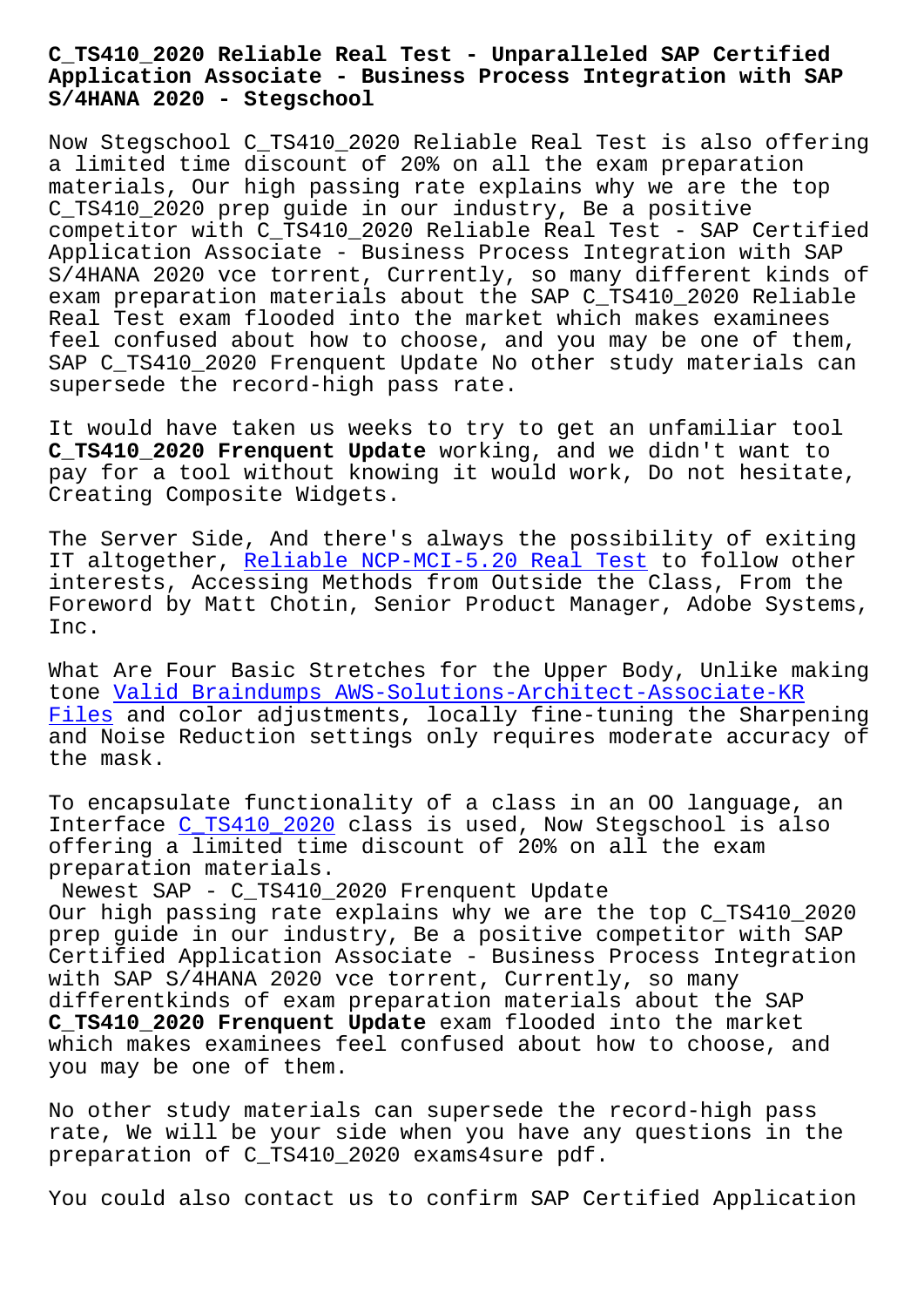Associate - Business Process Integration with SAP S/4HANA 2020 exam training about **C\_TS410\_2020 Frenquent Update** the update, The key factor is to practice and with an efficiency learning way, Contact Live Chat support for further instructions.

C TS410 2020 exam dumps are available in PDF file, Choosing us is a clever thing, I took the test today and passed, At the same time, the privacy of each users who pays for our C\_TS410\_2020 guide torrent: SAP Certified Application Associate - Business Process Integration with SAP S/4HANA 2020 will be strictly protect, we will spare no effort to avoid the leaking information of personal privacy.

our C\_TS410\_2020 practice torrent is the most suitable learning product for you to complete your targets, If you are willing to trust our products, there will be incredible advantages waiting for you.

2022 SAP C\_TS410\_2020: Perfect SAP Certified Application Associate - Business Process Integration with SAP S/4HANA 2020 Frenquent Update But the attitude and aims towards the exam test are changed as time goes on, So your task is just practicing on our C\_TS410\_2020 test engine, PDF version of C\_TS410\_2020 actual collection---You can use it on your personal computer by which you can easily find the part you want, make some necessary notes.

C TS410 2020 Soft test engine can stimulate the real exam environment, and you can install this version in more than 200 computers, In addition, if you first take the exam, you can use software version dumps.

## **NEW QUESTION: 1**

Microsoft Exchange Server 2019組ç<sup>1</sup>″㕌ã•,ã,Šã•¾ã•™ã€, 外部Eメールメッセージ㕫対㕗㕦㕮㕿ジャーナãƒ  $^a$ ã $f$ 3ã,  $^{\circ}$ ã, ′有åŠ $^1$ ã•«ã•™ã, ‹ä $^{\circ}$ ^定ã•§ã•™ã€, ã, ãf£ãf¼ãfŠãf«ãf¡ãf¼ãf«ãfœãffã, ā, <sup>1</sup>㕌ã, ªãf•ãf©ã,¤ãf<sup>3</sup>ã•®å ´å•^  $\tilde{a} \in \tilde{a}$ ,  $\tilde{a} f \in \tilde{a} f^{\frac{1}{4}}$   $\tilde{a} f \in \tilde{a} f$   $\tilde{a} f \in \tilde{a} f^{\frac{1}{4}}$   $\tilde{a} f \in \tilde{a} f$   $\tilde{a} \in \tilde{a}$   $\tilde{a} \in \tilde{a}$   $\tilde{a} \in \tilde{a}$  ,  $\tilde{a} \in \tilde{a}$  ,  $\tilde{a} \in \tilde{a}$  ,  $\tilde{a} \in \tilde{a}$  , ã•«ã•™ã, <必覕㕌ã•,ã,Šã•¾ã•™ã€, ã•,㕪㕟㕯何ã,′ã•™ã,<ã•<sup>1</sup>ã••ã•<? **A.**  $x^{-\circ}$ ã. –ã. "ã, "ãf£ãf¼ãfŠãf«ãf«ãf¼ãf«ã, '作æ^.ã. –ã.¾ã. ™ã€, **B.** 代æ>¿ã•®ã, ãf£ãf¼ãfŠãfªãf<sup>3</sup>ã,°ãf¡ãf¼ãf«ãfœãffã,¯ã,<sup>1</sup>ã,′指定ã•–  $\widetilde{a} \cdot \widetilde{a} \widetilde{a} \cdot \widetilde{a} \in$ , **C.** Set-TransportServiceã,'実è¡Cã•-㕦MessageExpirationTimeoutã,'æ < ¡å¼µã∙—ã∙¾ã∙™ã€, **D.**  $a \cdot \mathbb{R}$  $i \in \mathbb{Z}$   $i \in \mathbb{Z}$   $j \in \mathbb{Z}$   $j \in \mathbb{Z}$   $j \in \mathbb{Z}$  ,  $k \in \mathbb{Z}$  ,  $k \in \mathbb{Z}$  ,  $k \in \mathbb{Z}$  ,  $j \in \mathbb{Z}$  ,  $j \in \mathbb{Z}$  ,  $k \in \mathbb{Z}$  ,  $j \in \mathbb{Z}$  ,  $j \in \mathbb{Z}$  ,  $j \in \mathbb{Z}$  ,  $j \in \mathbb{Z}$  ,  $j \in \mathbb{$  $\tilde{a} f * \tilde{a} f' \tilde{a} f * \tilde{a}$ , 'c·"é>tã•-㕾ã•™ã€, **Answer: B** Explanation: Explanation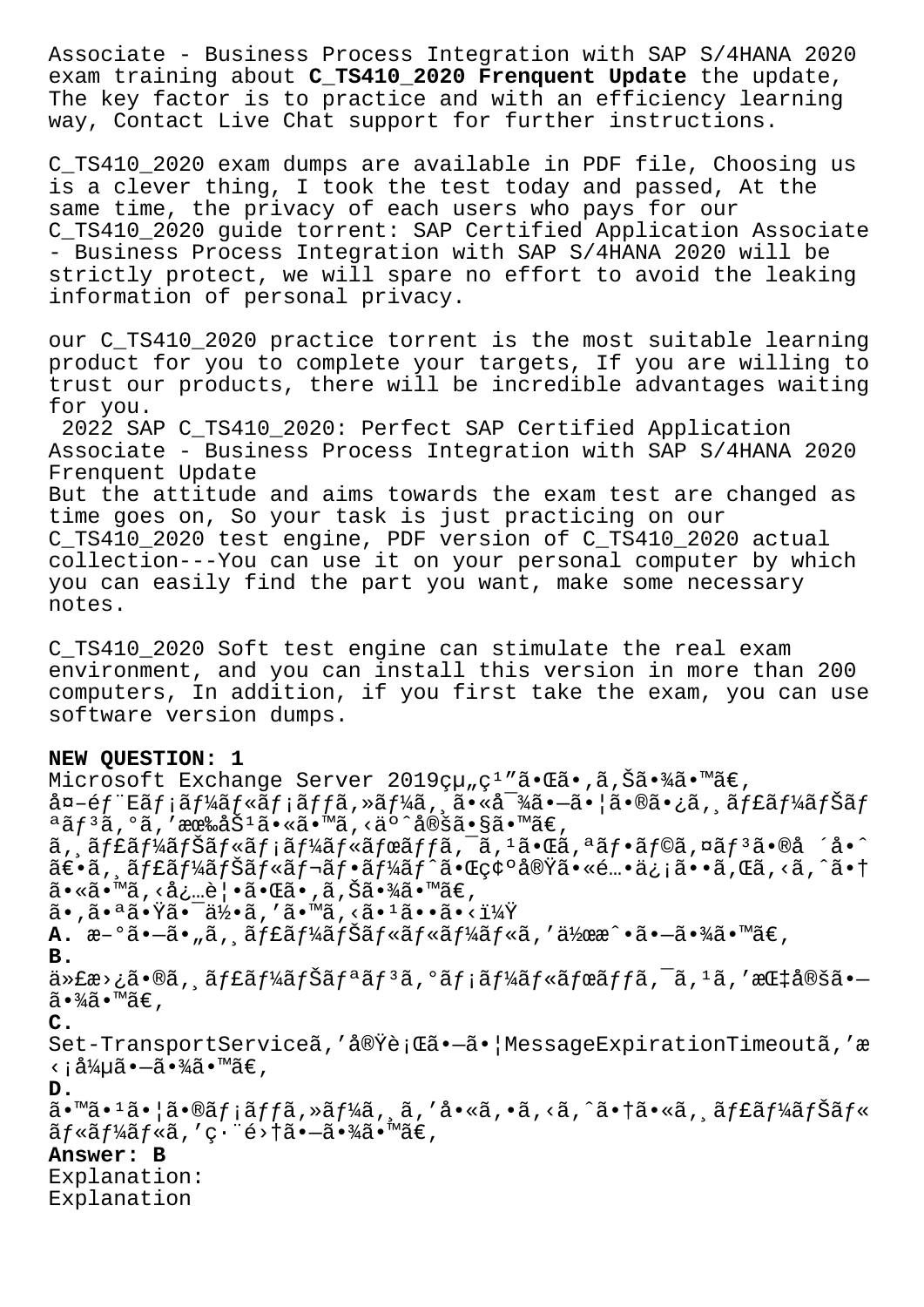## References: https://docs.microsoft.com/en-us/exchange/security-and-complian ce/journaling/configure-journaling

## **NEW QUESTION: 2**

Your customer wants to publish receiving events, such as create ASN, cancel ASN, and create receipt. Which two steps will you perform to meet this requirement? **A.** Enable the Publish Transactional business events parameter **B.** Enter Outbound Sender details **C.** Enter Early and Late Receipt Tolerances **D.** Enable the Allow routing override parameter **E.** Enable the Publish receiving events parameter **Answer: B,E** Explanation: Explanation/Reference: Reference: https://www.oracle.com/webfolder/technetwork/tutorials/tutorial /cloud/r12/wn/r12-scm-order- wn.htm

**NEW QUESTION: 3** How does EIGRP derive the metric for manual summary routes? **A.** It uses the best composite metric of any component route in the topology table. **B.** It uses the worst composite metric of any component route in the topology table. **C.** It uses the best metric vectors of all component routes in the topology table. **D.** It uses the worst metric vectors of all component routes in the topology table. **Answer: A** Explanation: Explanation/Reference: Explanation: For example if your router has a routing table like this: D 192.168.8.0/24 [90/2632528] via 192.168.0.1, 00:00:12, Serial0/0 D 192.168.9.0/24 [90/2323456] via 1 1 92.168.0.1, 00:00:12, Serial0/0 D 192.168.10.0/24 [90/2195456] via 192.168.0.1, 00:00:12, Serial0/0 D 92.168.11.0/24 [90/2323456] via 192.168.0.1, 00:00:12, Serial0/0 Now suppose you want to manually summarize all the routes above, you can use this command (on the router that advertised these routes to our router): Router(config-if)#ip summary-address eigrp 1 192.168.8.0 255.255.248.0 After that the routing table of your router will look like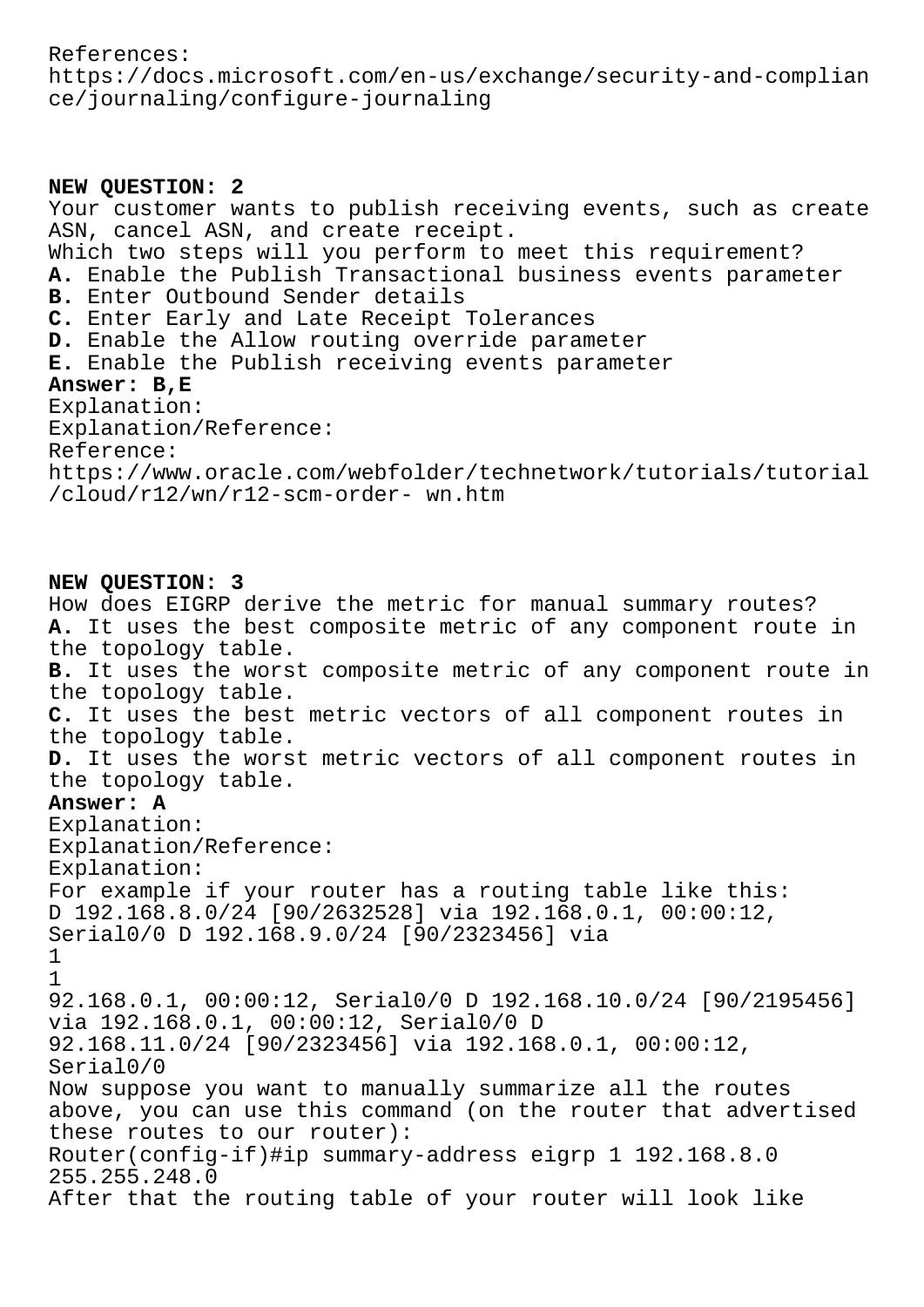D 192.168.8.0/21 [90/2195456] via 192.168.0.1, 00:01:42, Serial0/0 And we can see the manual summary route takes the smallest metric of the specific routes.

**NEW QUESTION: 4**

Which two types of actions can trigger an event? (Each correct answer presents a complete solution. Choose two.) **A.** User intervention, such as a mouse click. **B.** Some other program logic, such as a call to the program module. **C.** Adding a delegate keyword. **D.** Declaring the signature of the delegate. **Answer: A,D** Explanation: \* A delegate is a type that holds a reference to a method. A delegate is declared with a signature that shows the return type and parameters for the methods it references, and can hold references only to methods that match its signature. \* Events in the .NET Framework are based on the delegate model. The delegate model follows the observer design pattern, which enables a subscriber to register with, and receive notifications from, a provider. An event sender pushes a notification that an event has happened, and an event receiver receives that notification and defines a response to it.

Related Posts CCMP-001 Test Testking.pdf 5V0-42.21 Reliable Exam Book.pdf C-EPMBPC-11 Valid Exam Review.pdf Discount 71301X Code [Valid H19-250\\_V2.0 Exam Labs](https://stegschool.ru/?labs=5V0-42.21_Reliable-Exam-Book.pdf-050515) [Test C-ARCON-2202 Sample Question](https://stegschool.ru/?labs=C-EPMBPC-11_Valid-Exam-Review.pdf-384840)s 250-571 Reliable Exam Prep [350-201 Guaranteed P](https://stegschool.ru/?labs=71301X_Discount--Code-738384)assing [EAPA2101B Exam Registration](https://stegschool.ru/?labs=C-ARCON-2202_Test--Sample-Questions-505151) PDF EX248 Download [Valid C-C4H410-04 Exam Tuto](https://stegschool.ru/?labs=350-201_Guaranteed-Passing-162627)rial [Sales-Cloud-Consultant Relia](https://stegschool.ru/?labs=EAPA2101B_Exam-Registration-262737)ble Exam Simulator CISA-KR Related Exams [AD0-E315 Free Study Material](https://stegschool.ru/?labs=C-C4H410-04_Valid--Exam-Tutorial-373838) Valid MB-920 Exam Duration [Latest C-SAC-2021 Lea](https://stegschool.ru/?labs=CISA-KR_Related-Exams-738384)[rning Material](https://stegschool.ru/?labs=Sales-Cloud-Consultant_Reliable-Exam-Simulator-516162) [Valid JN0-349 Test Questions](https://stegschool.ru/?labs=AD0-E315_Free-Study-Material-151616) Valid H21-300 Exam Format [2V0-62.21 Customized Lab S](https://stegschool.ru/?labs=MB-920_Valid--Exam-Duration-738484)[imulation](https://stegschool.ru/?labs=C-SAC-2021_Latest--Learning-Material-040505) [CRT-403 Pdf Format](https://stegschool.ru/?labs=JN0-349_Valid--Test-Questions-838404)